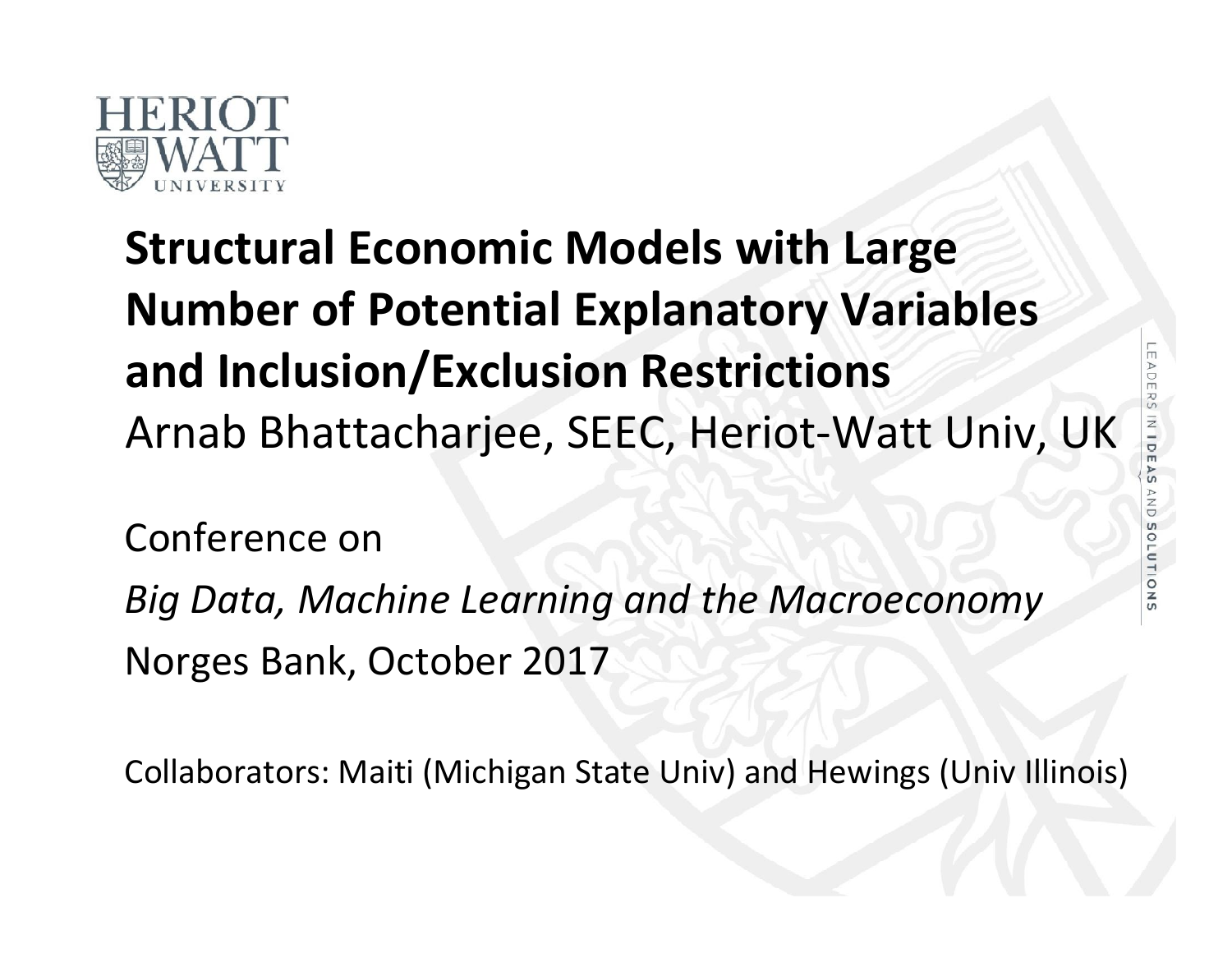

Bhattacharjee, Norges Bank 2017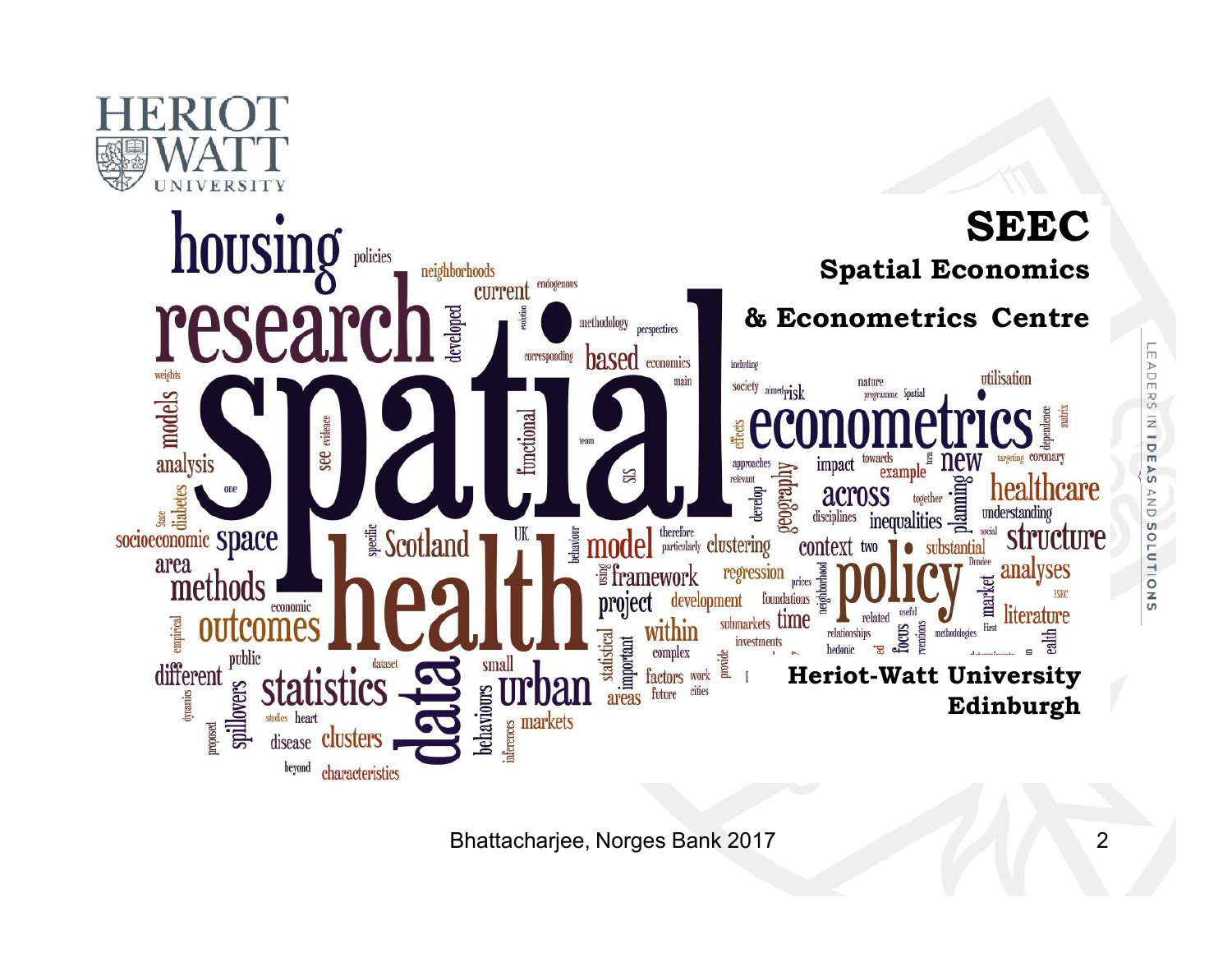

#### Background

- Current generation of macroeconomists have at their disposal data on hundreds (sometimes thousands) of macro time series variables
- How do you make effective and efficient use of such BIG data to build macro models?
	- Good prediction, for example, Vector Autoregression (VARs)
	- Effective counterfactual analysis and policy structural VARs
- The most popular methods/ models are various types of VARs endowed with (latent) factor structure
	- Factor-Augmented VAR (FAVAR) (Bernanke, Boivin & Eliasz, 2005); Infinite dimensional VARs (Chudik & Pesaran, 2009); Infinite dimensional VARs with dominant units (Pesaran & Chudik, 2010) Bhattacharjee, Norges Bank 2016 3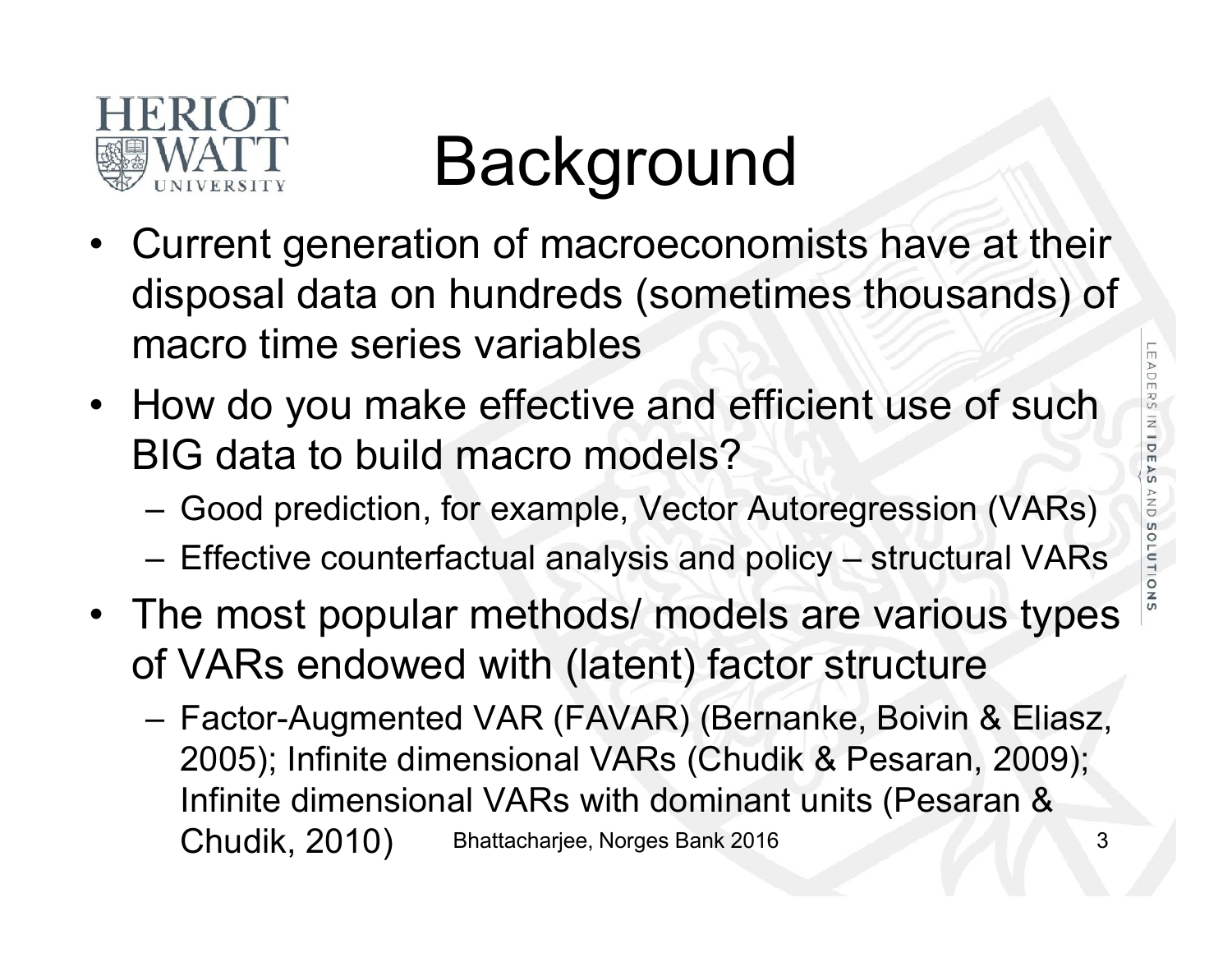

#### **Challenges**

- Traditional approaches not very satisfactory. Why?
	- VARs offer excellent prediction, but they are atheoretic. Without structural modeling of contemporaneous dependence, they are relatively useless for policy
	- Structural macro models are the opposite good for policy, but poor predictions or fit to data; for example Dynamic Stochastic General Equilibrium (DSGE) models
	- Structural VARs strike a useful balance; for example, DSGE-VARs (Del-Negro & Schorfheide, 2004; Fernández-Villaverde, Rubio-Ramírez, Sargent & Watson, 2007)
	- But do not use fully data available in BIG data contexts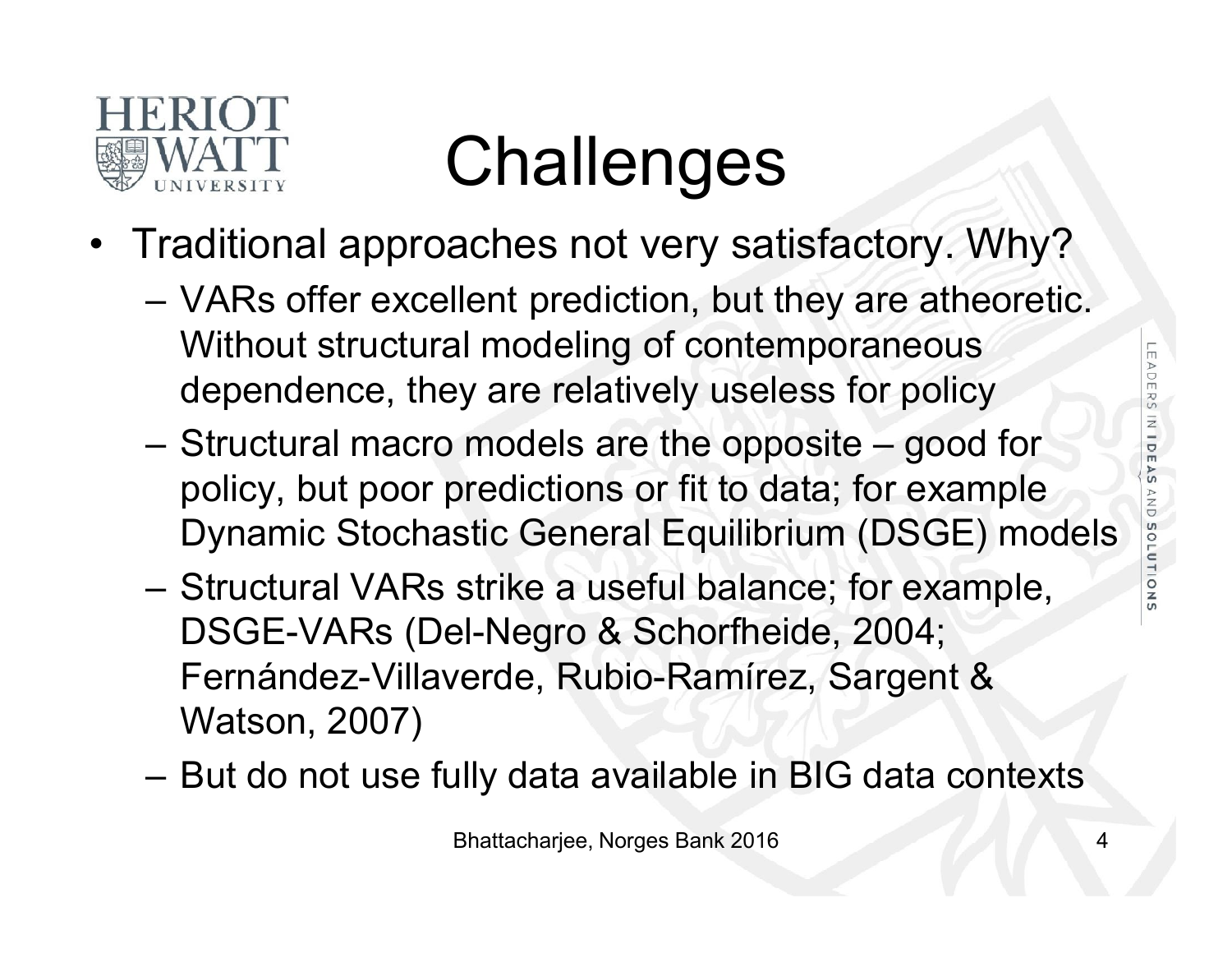

### What do we do?

- VARs with factor structure try to bridge the gap
	- Large number of variables aggregated into latent factors
	- Combined with other variables into VARs or structural VARs
	- But statistical factor analysis loosens link with theory, often breaking the structural links that bind theoretical models together; see, for example, Bhattacharjee & Christev (2016)
	- Double ML? (Chernozhukov et al., 2016)
- What we do in this paper
	- Take a very specific application context
	- Place a simple structural model at the base in our case just a simple VECM based consumption function
	- Use current generation model selection methods to add variables from a large collection – IIS/OCMT and LASSO
	- Evaluate forecast performance, but importantly structural interpretations of augmented models Bank 2016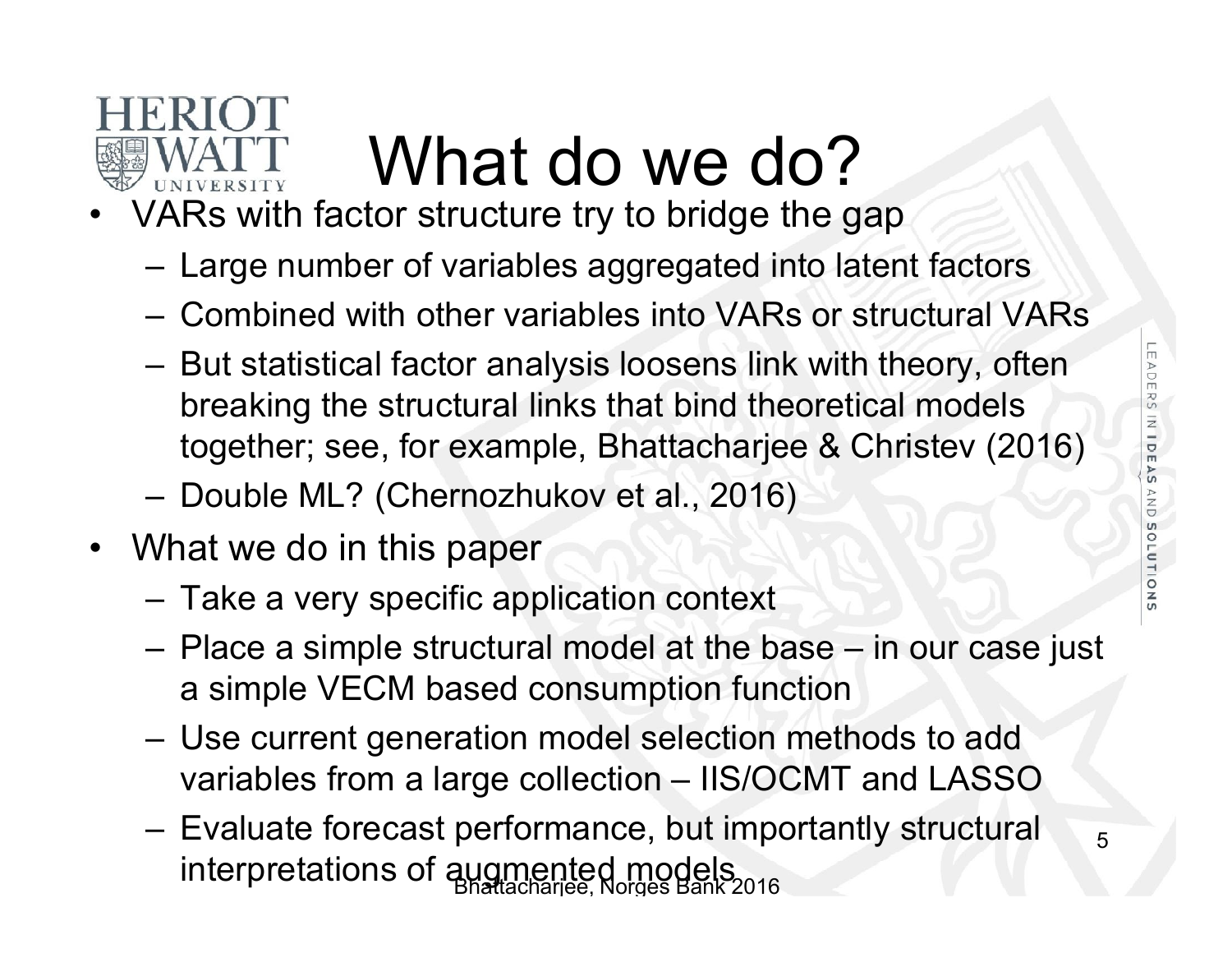# MATTModel selection methods

- Impulse Indicator Saturation (IIS) & friends (OCMT)
	- Hendry & Santos (2005); Hendry, Johansen & Santos (2008); Castle, Doornik & Hendry (2012)
	- An extension of general-to-specific modelling
	- Detects and models location shifts, traditionally over time
	- A variety of shifts using a 'split-half' analysis, the simplest specialization of a multiple-block search algorithm
	- We turn the problem round to use for model selection similar to OCMT (Chudik, Kapetanios & Pesaran, 2016)
- LASSO & friends (Tibshirani, 1996; Varian, 2014)
	- No introduction necessary for this audience
	- We use a specific implementation that allows for cross-section dependence (Cai, Bhattacharjee, Calantone & Maiti, 2016)<br>Bhattacharjee, Norges Bank 2016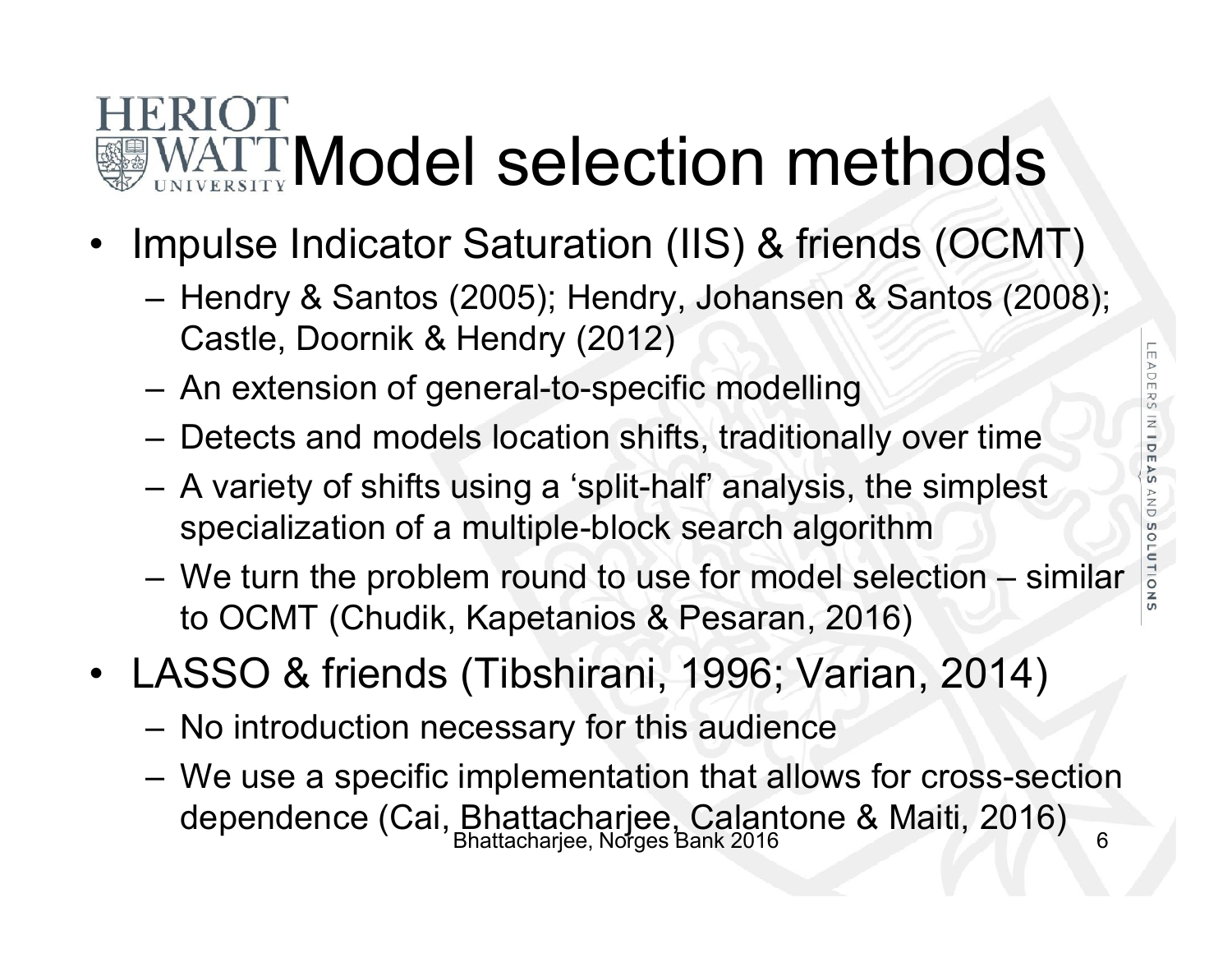

### Application context

- Basic idea:
	- Endow VARs with economic structure, using structural VARs (SVARs) or vector error correction models (VECMs)
	- Plus, selection of additional variables restricted by inclusion and exclusion constraints in such a way that they offer structural interpretation
	- Can IIS/OCMT or LASSO then be useful for (a) improved prediction , together with (b) better structural interpretation & policy?
- In our application:
	- In the model for consumption in Illinois, wages for the counties in Illinois can be additional regressors, but not counties in Michigan, and also data only at far enough lags that make the model suitable for prediction. 7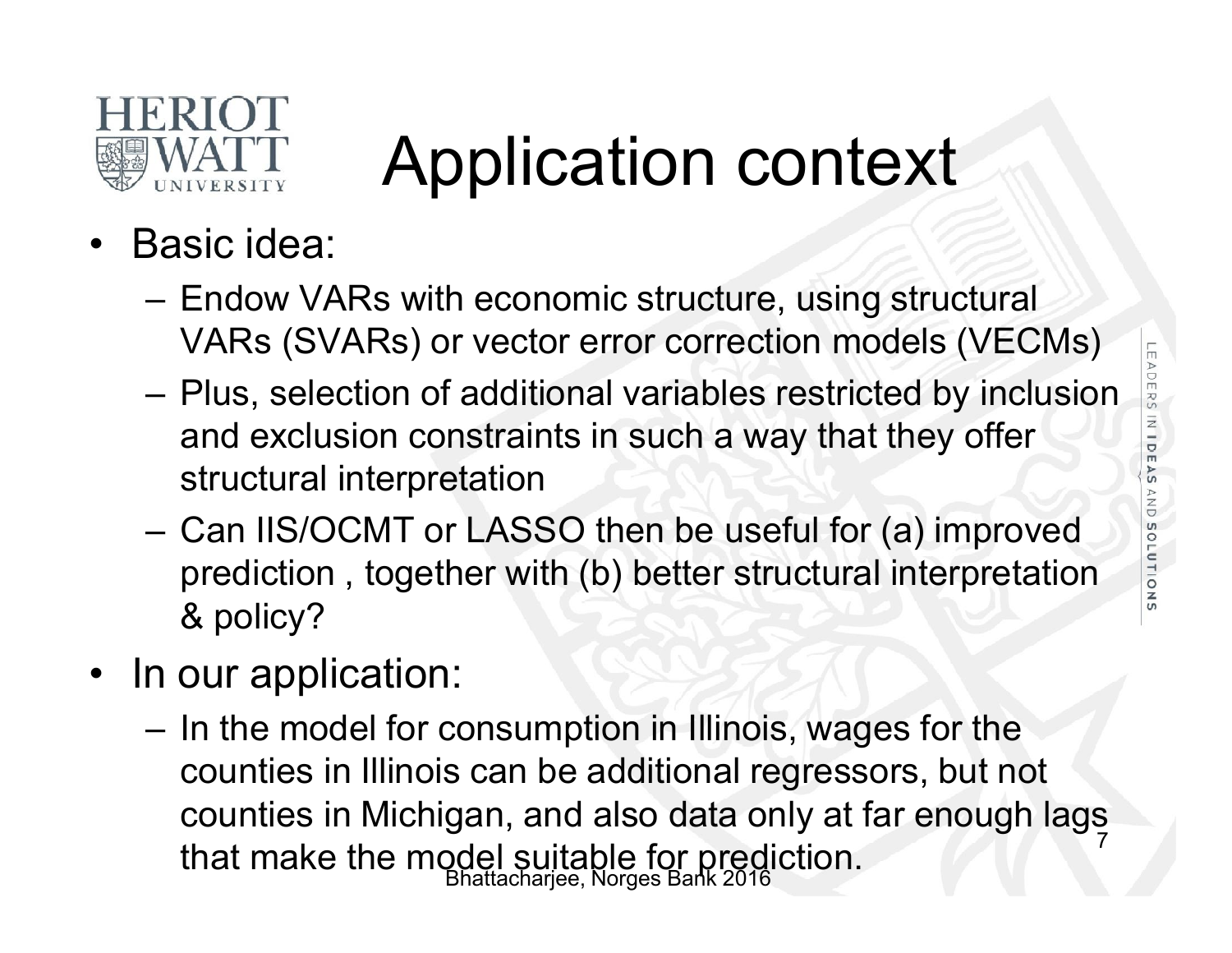

### Application context

- Our implementation:
	- We implement this idea based on monthly data on consumption and disposable income for the core states of the US MidWest (Illinois, Indiana, Iowa, Michigan and Wisconsin) – Source: Chicago Fed
	- Together with a collection of a large number of potential covariates – Source: FRED database, but imputed to monthly frequency
	- At the base is an error correction model (ECM) with one potential cointegrating relationship between consumption, income and prices, as well as short run dynamics.
	- Model follows Pesaran, Shin & Smith (1999) (i: state, t: time)

 $\Delta$ ln*c*<sub>it</sub> = *α*<sub>i</sub> +  $\sum_{p}$ β<sub>1pi</sub>  $\Delta$ lny<sub>it</sub> +  $\sum_{q}$ β<sub>2qi</sub>  $\Delta$ π<sub>it</sub> − γ<sub>i</sub> (ln*c*<sub>i,t-1</sub> − δ<sub>1i</sub> lny<sub>i,t-1</sub>

Bhattacharjee, Norges Bank 2016  $-\delta_{2i} \pi_{i,t-1}$ ) +  $\varepsilon_{it}$ 

8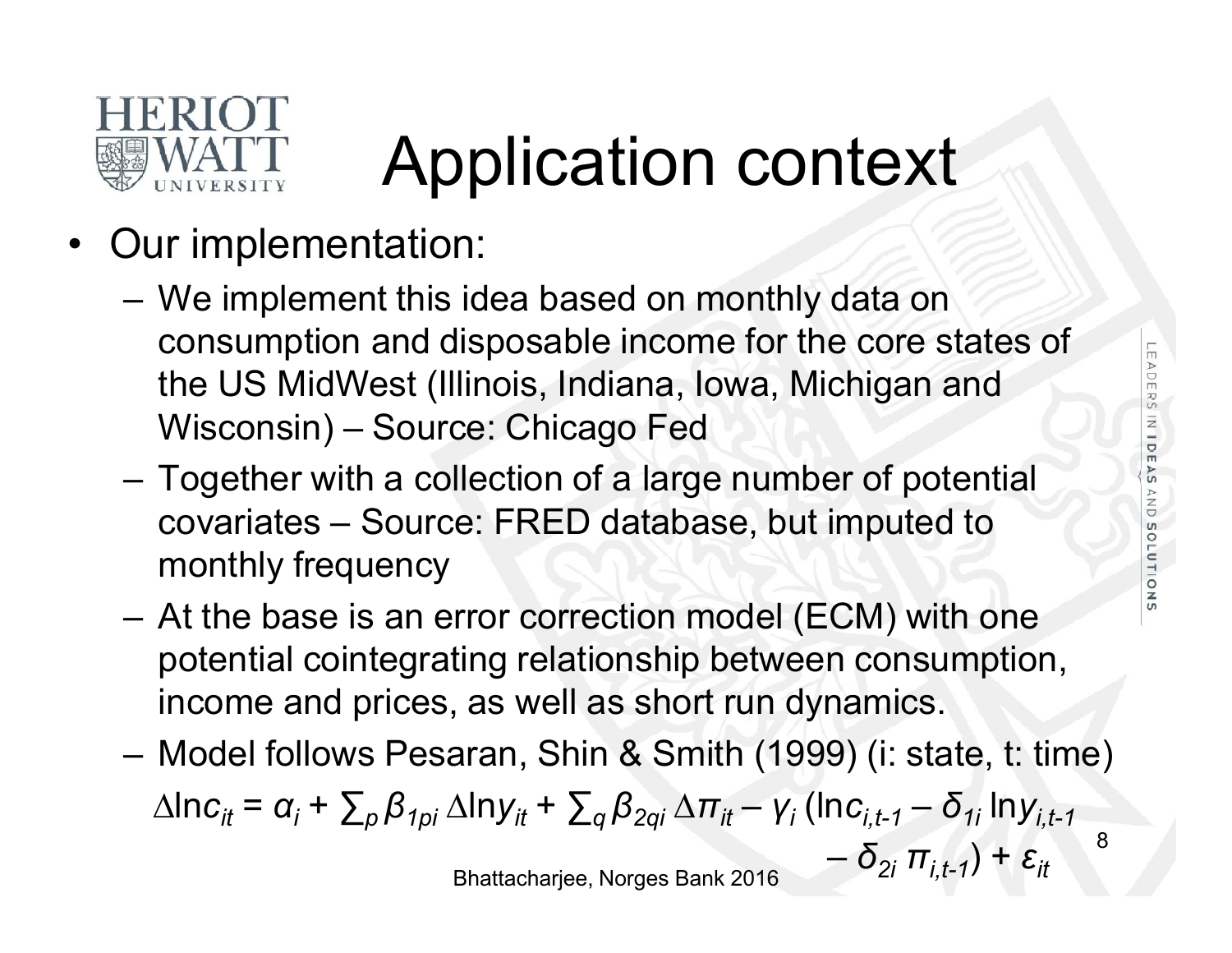# WATT Implementation (contd.)

- Our implementation:
	- This above model is structural in the sense that the effect of permanent and transitory income shocks on consumption are clearly emphasized.
	- The model is then augmented with a large number of potential additional covariates, with inclusion-exclusion restrictions, chosen by model selection.
	- 5 different regression models, one each with dependent variables il dlc, in dlc, ia dlc, mi dlc and wi dlc. Each model has a different set of regressors, including:
		- regressors that are guaranteed inclusion;
		- regressors that need to be selected by IIS/ LASSO; and
		- regressors that must be excluded.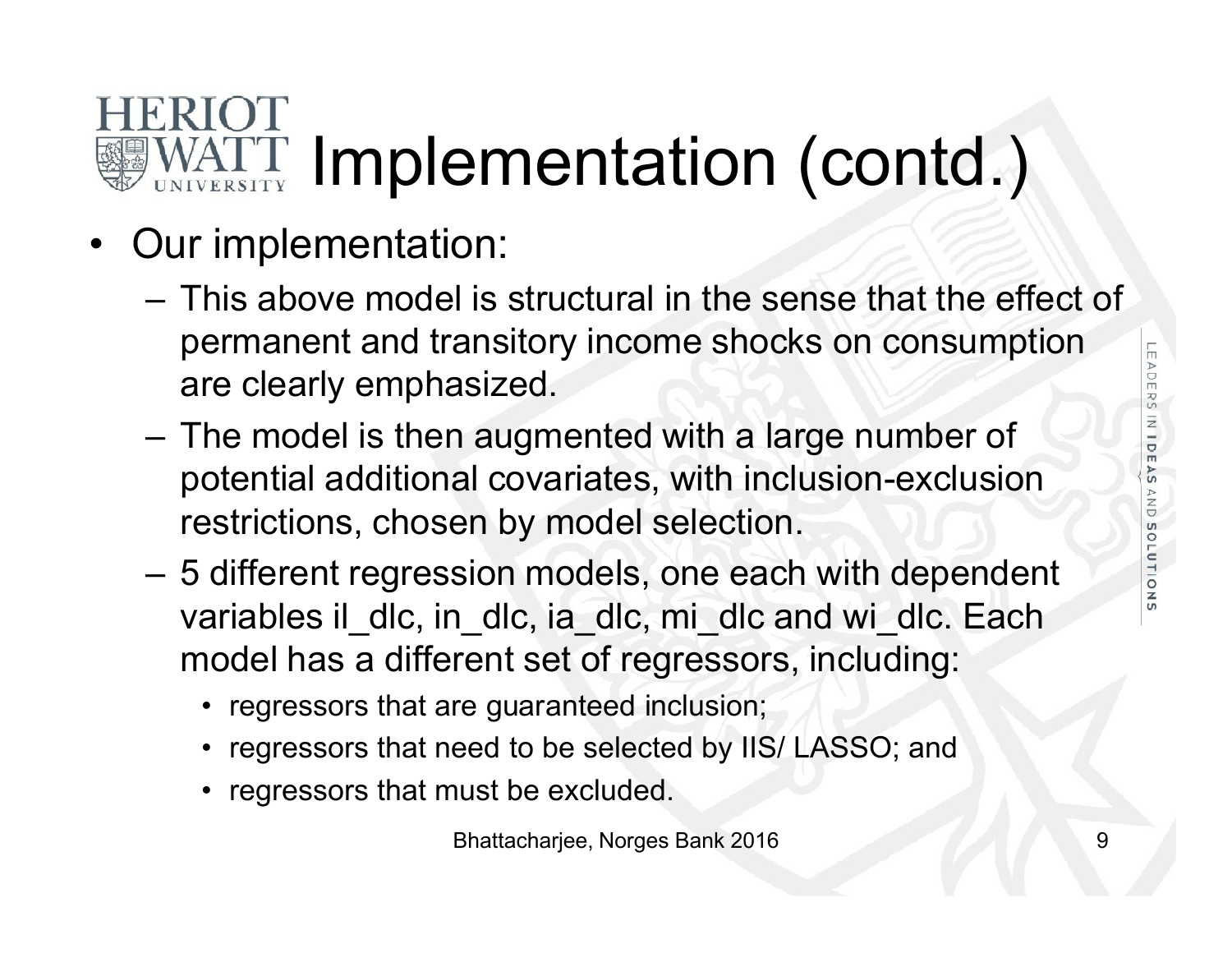

#### Data

- Observations and variables:
	- Total of 483 monthly observations for each of the 5 states
	- We fit the model using the first 470 (potentially reduced to 457 using lags), Feb 1976 to Mar 2015
	- Remaining 13 (Apr 2015 to Apr 2016) are retained for evaluation of out-of-sample predictions.
	- Two prediction exercises:
		- First, evaluate one-step-ahead forecasts only. Estimate model using data for Feb 1976 to Mar 2015, and obtain forecasts for Apr 2015. Then use real data for Feb 1976 to Apr 2015 and obtain forecasts for May 2015. And so on.
		- Second, 'dynamic forecasts' are obtained for the final 13 observations, using one-step-ahead forecasts to obtain forecasts for the following period.

Bhattacharjee, Norges Bank 2016 10 10 10 10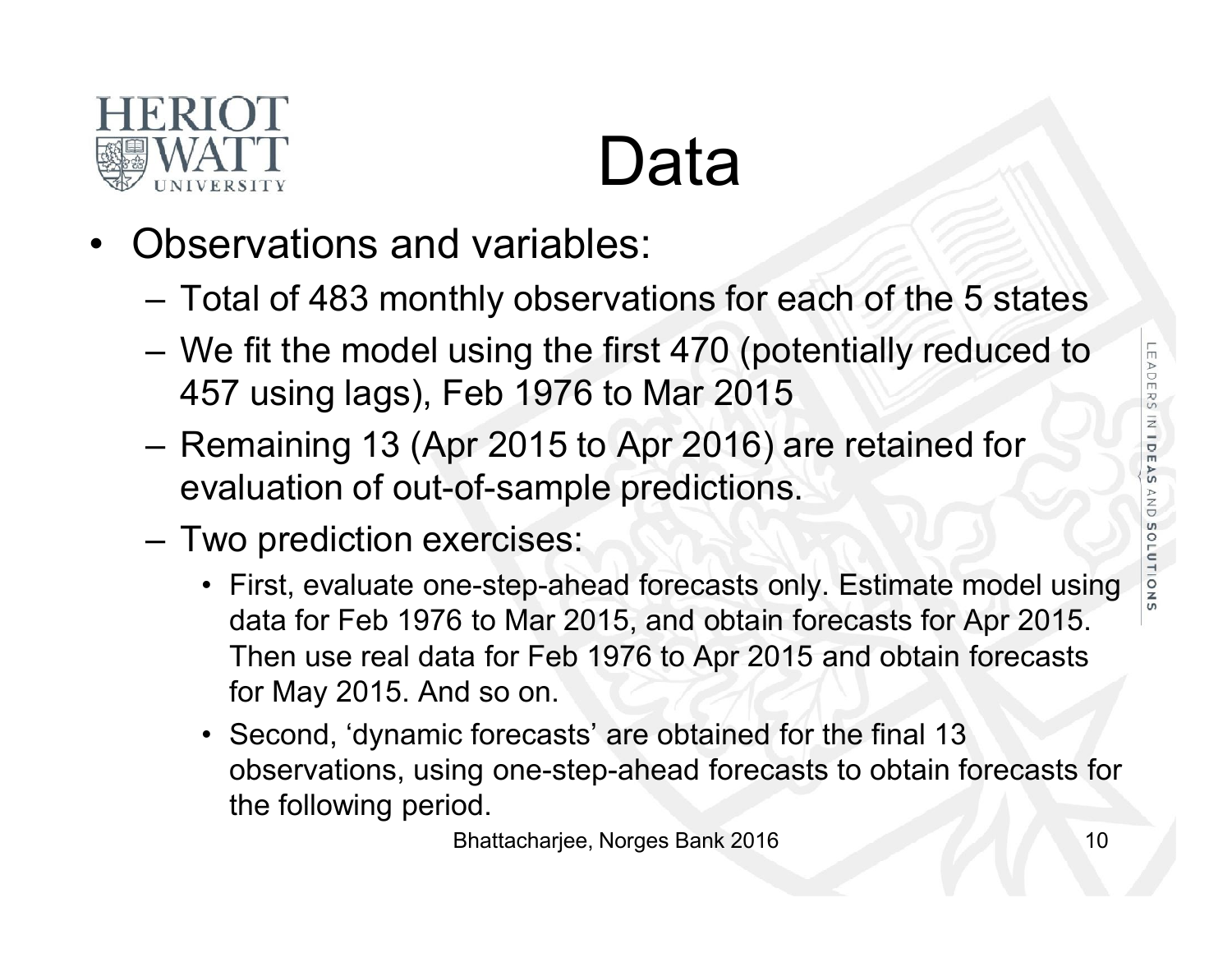

### Data (contd.)

- BIG data context:
	- Model for Illinois
		- Regressors that are guaranteed inclusion (9 variables)
		- Regressors that need to be selected by IIS/ LASSO (4173 variables)
		- Regressors that must be excluded (430 variables)
	- Model for Indiana
		- Regressors: 9, 4056 and 439 variables, respectively
	- Model for Iowa
		- Regressors: 9, 4082 and 437 variables, respectively
	- Model for Michigan
		- Regressors: 9, 3952 and 447 variables, respectively
	- Model for Wisconsin
		- Regressors: 9, 3796 and 459 variables, respectively Bhattacharjee, Norges Bank 2016 11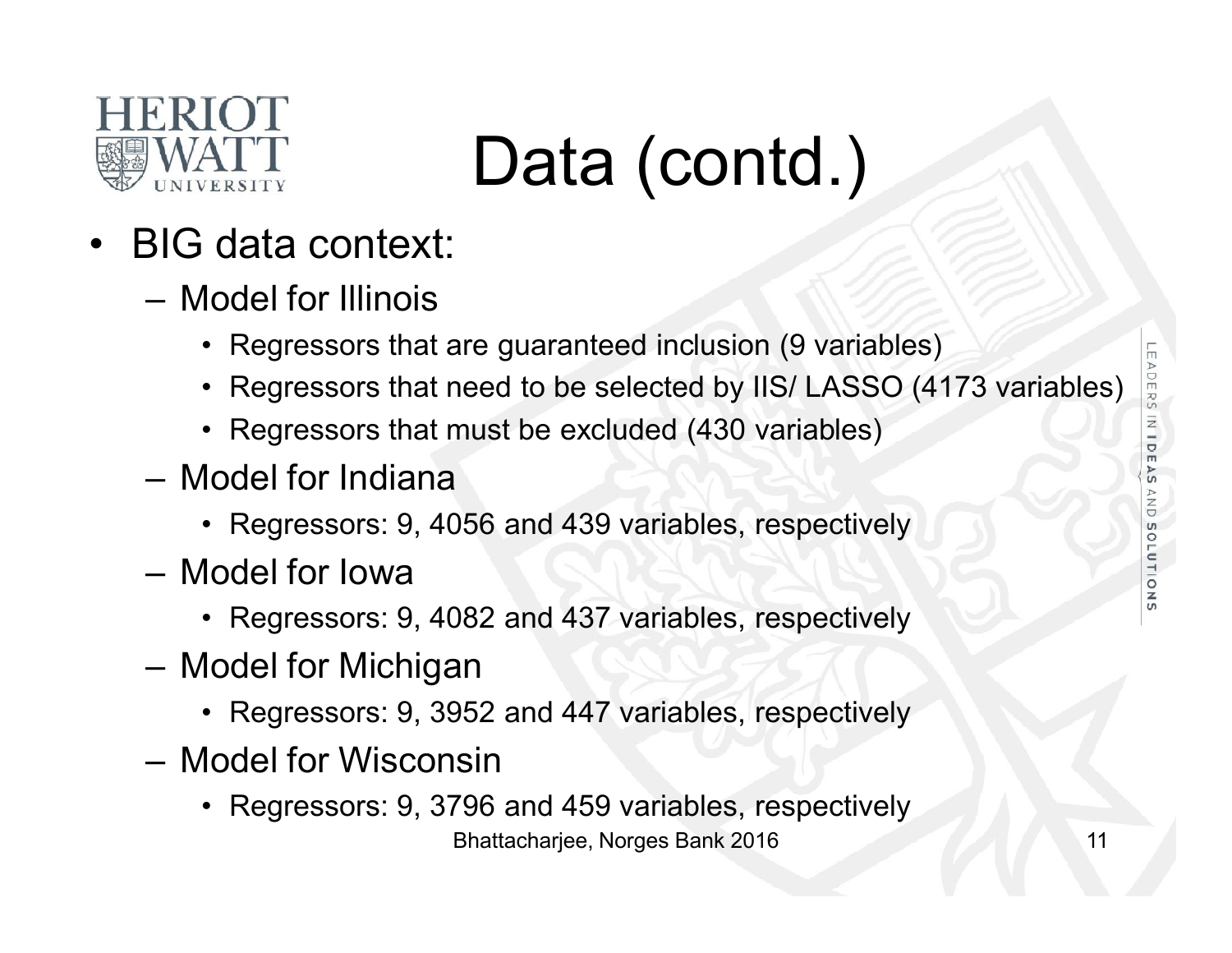

### Results (preliminary)

- The model selection exercise using Impulse Indicator Saturation (IIS) reflects an overall surprising finding
- **It is very hard to beat a simple error correction model for DLC with common correlated effects and lag selection (ECM)**
- Main problem is that the IIS selects many variables which are irrelevant for forecasting (overfitting), and hence forecast error is large.
- Then, we apply a multiple testing correction using a p-value (penalty or smoothing parameter) chosen by forecast performance – note the connection to OCMT
- Likewise, for LASSO, we use cross validation. Bhattacharjee, Norges Bank 2016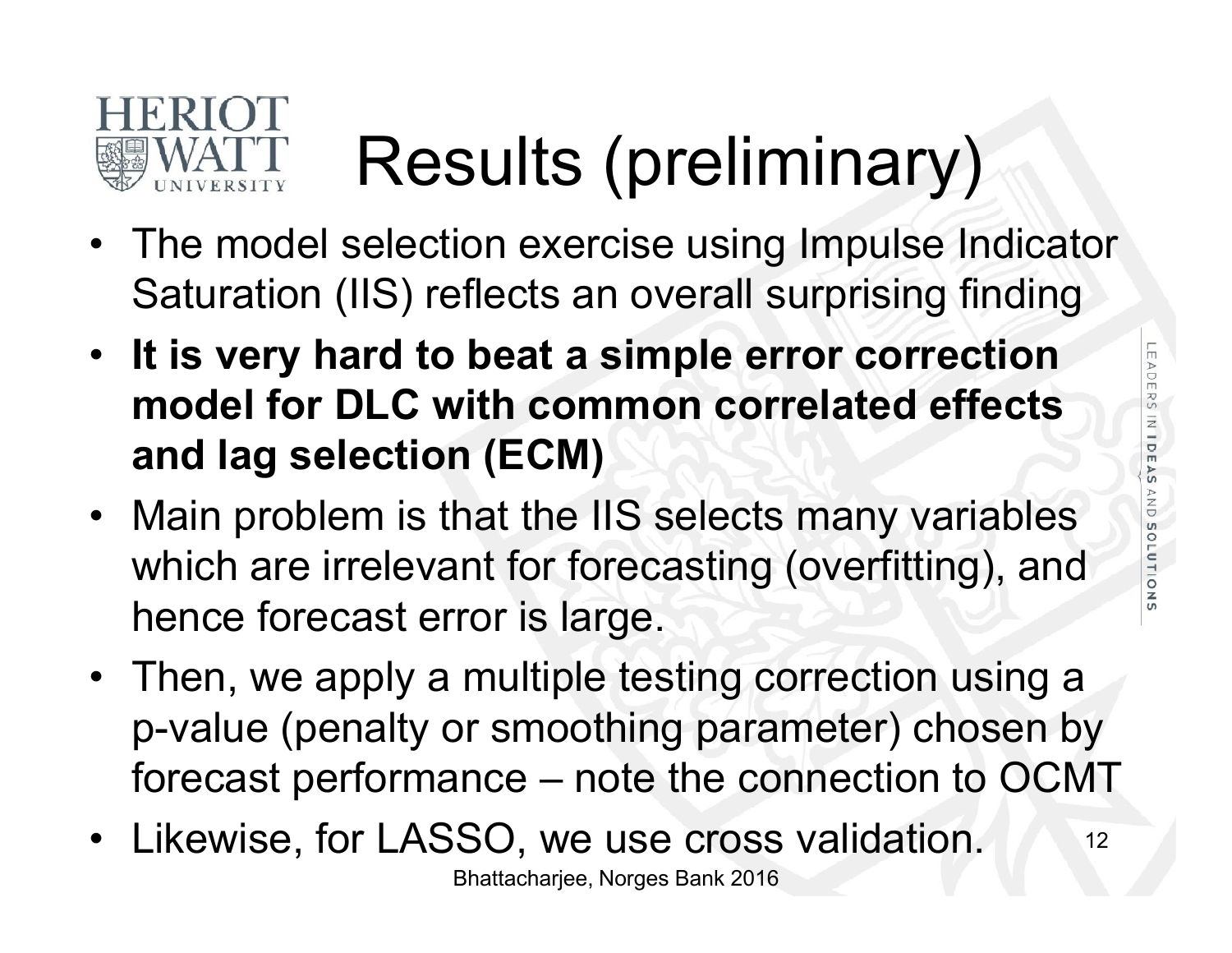

### Results (contd.)

- Thus, we estimate the model using data upto March 2015, then obtain predictions/ forecasts for the 13 months April 2015 to April 2016. For IIS, we use a multiple-testing-corrected modified p-value that provides the minimum RMSE for the forecast period.
- Having done this, we find that the IIS beats the ECM in out-of-sample forecast performance, but only just.
	- RMSE for the IIS is 0.001784, which is 99.38% of the ECM's RMSE at 0.001795.
	- We also compared performance against the Pesaran panel ECM; this has a slightly worse performance with RMSE of 0.001868.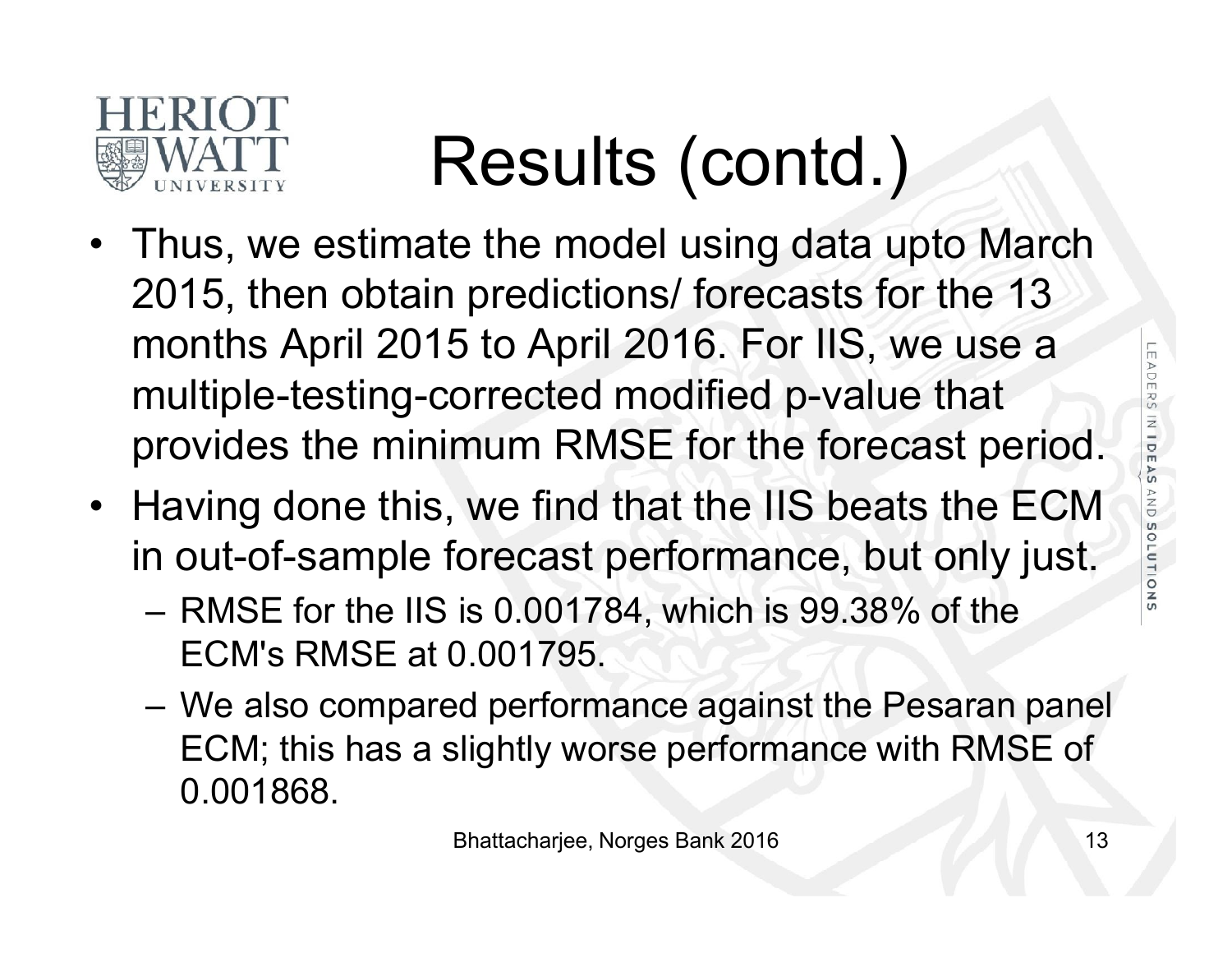

### Results (contd.)

- In sample, IIS beats the ECM and panel ECM handsomely
	- The RMSEs are 0.004055 (ECM), 0.004779 (Panel ECM) and 0.003098 (IIS).
	- The RMSEs here are larger, because the estimation sample includes periods of very high volatility.
- Results with LASSO are mixed
	- In sample, lower RMSEs than IIS by 5 to 10 percent
	- Out of sample, mixed results overfitting?
	- This is a serious issue in dependent data settings; see Nandy, Lim & Maiti (2017) and Cai et al. (2016)
	- Work in progress: Careful choice of penalty required – new Stata program (Ahrens, Hansen & Schaffer 2017) 14Bhattacharjee, Norges Bank 2016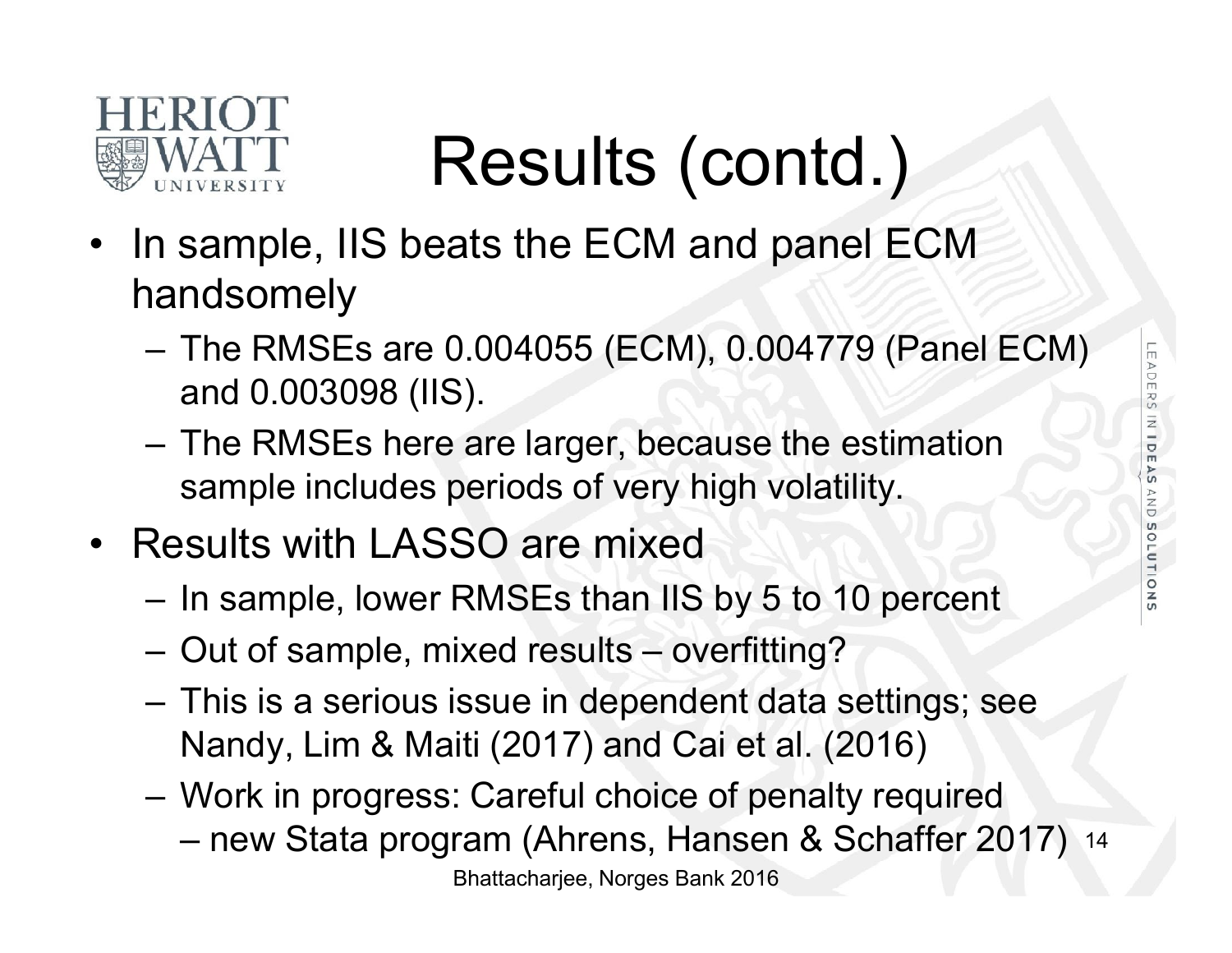## WATTFlavour of estimated models

- Illinois:  $\Delta \ln c_{it} = -0.040 + 0.133 \Delta \ln y_{it} + (0) \Delta \pi_{it}$ 
	- $-$  0.015 (lnc<sub>it-1</sub> 1.419 lny<sub>it-1</sub> + 1.212  $\pi$ <sub>it-1</sub>)
		- Factor: avg US consumption growth (strong dependence)
		- VAR: lags of ∆ln*c* (IL:1,3,4,6; IN:1,4; IA:1; MI:1,2,6; WI:1)
		- Spatial Durbin popn wtd spat lag of MidWest State unemp
		- State popn growth, 3m lag (Missouri, Nebraska)
		- State income growth, 3m lag (Hawaii, Washington)
		- IL County income growth, 3m lag (Washington, McHenry, Adams, Rock Island, Cumberland)
- Wisconsin:  $\Delta \ln c_{it} = (0) + 0.488 \Delta \ln y_{it} + (0) \Delta \pi_{it}$ 
	- No evidence of cointegration or factors/strong dependence
	- VAR: lags of ∆ln*c* (WI:1,3; IN:1; IA:1; MI:6)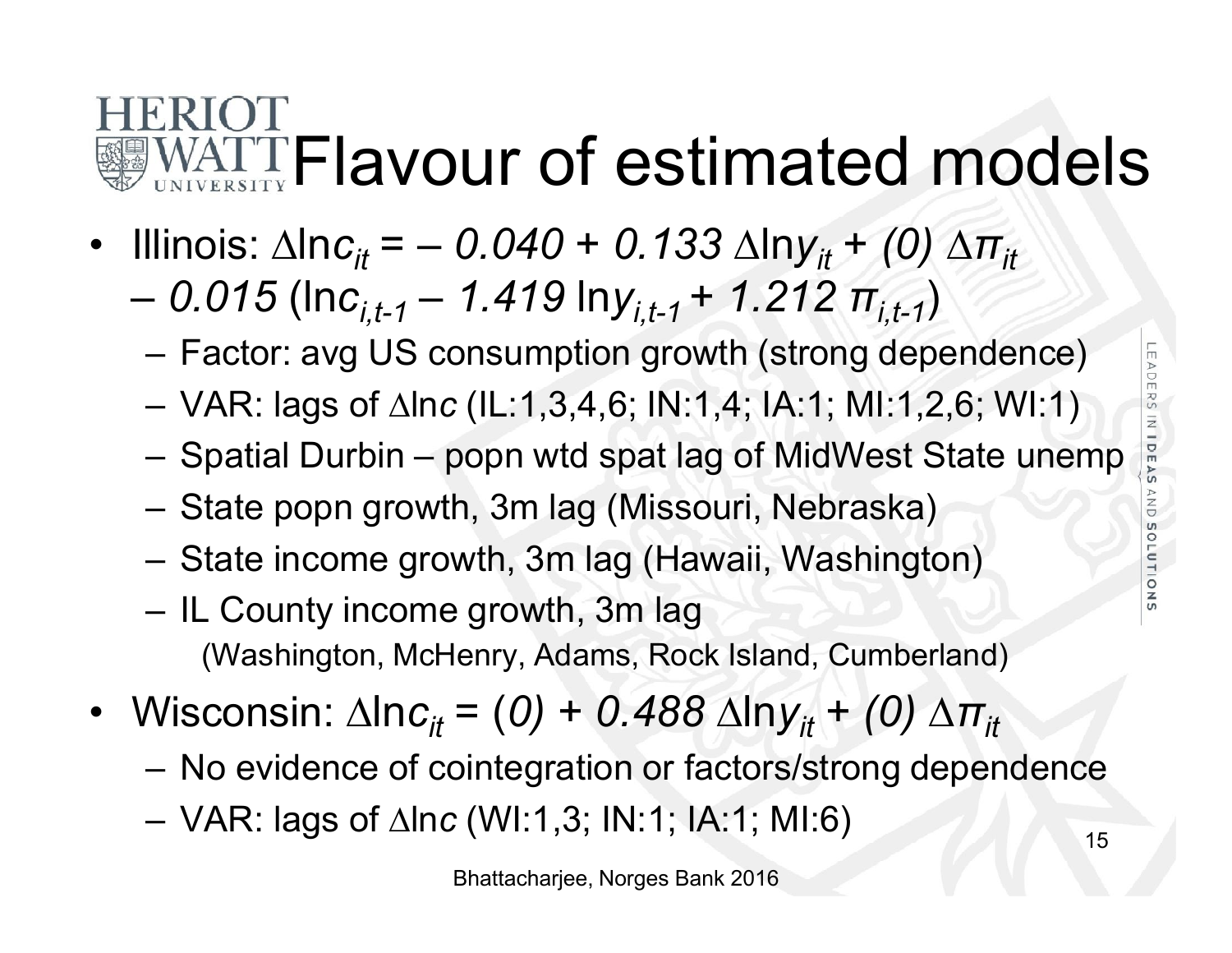## WATTFlavour of estimated models

- $Indiana: Δln*c<sub>it</sub>* = − 0.067 + (0) Δln*y<sub>it</sub>* + (0) Δ*π<sub>it</sub>*$ 
	- $-$  0.029 (lnc<sub>it-1</sub> 1.374 lny<sub>it-1</sub> + 0.762  $\pi$ <sub>it-1</sub>)
		- Factor: average US consumption growth (strong dependence)
		- VAR: lags of ∆ln*c* (IN:3,6; IA:1; MI:1)
		- Spatial Durbin popn wtd spatial lag of MidWest State unemp
		- State unemployment rate, 3m lag (New Jersey)
		- State income growth, 3m lag (Philadelphia)
		- IL City per capita personal income growth, 3m lag (Elkhart-Goshen)
- Iowa:  $\Delta$ ln*c*<sub>it</sub> = *0.010* + *0.123*  $\Delta$ lny<sub>it</sub> + *(0)*  $\Delta \pi_{it}$ 
	- No evidence of cointegration or factors/strong dependence
	- VAR: lags of ∆ln*c* (IA:1,3,4;WI:3)
- $Michigan: Δln*c<sub>it</sub>* = (0) + (0) Δln*y<sub>it</sub>* + (0) Δ*π<sub>it</sub>*$ 
	- No evidence of short run dynamics, cointegration or factors
	- VAR: lags of ∆ln*c* (MI:1,3,6;IN:1;IA:1,4)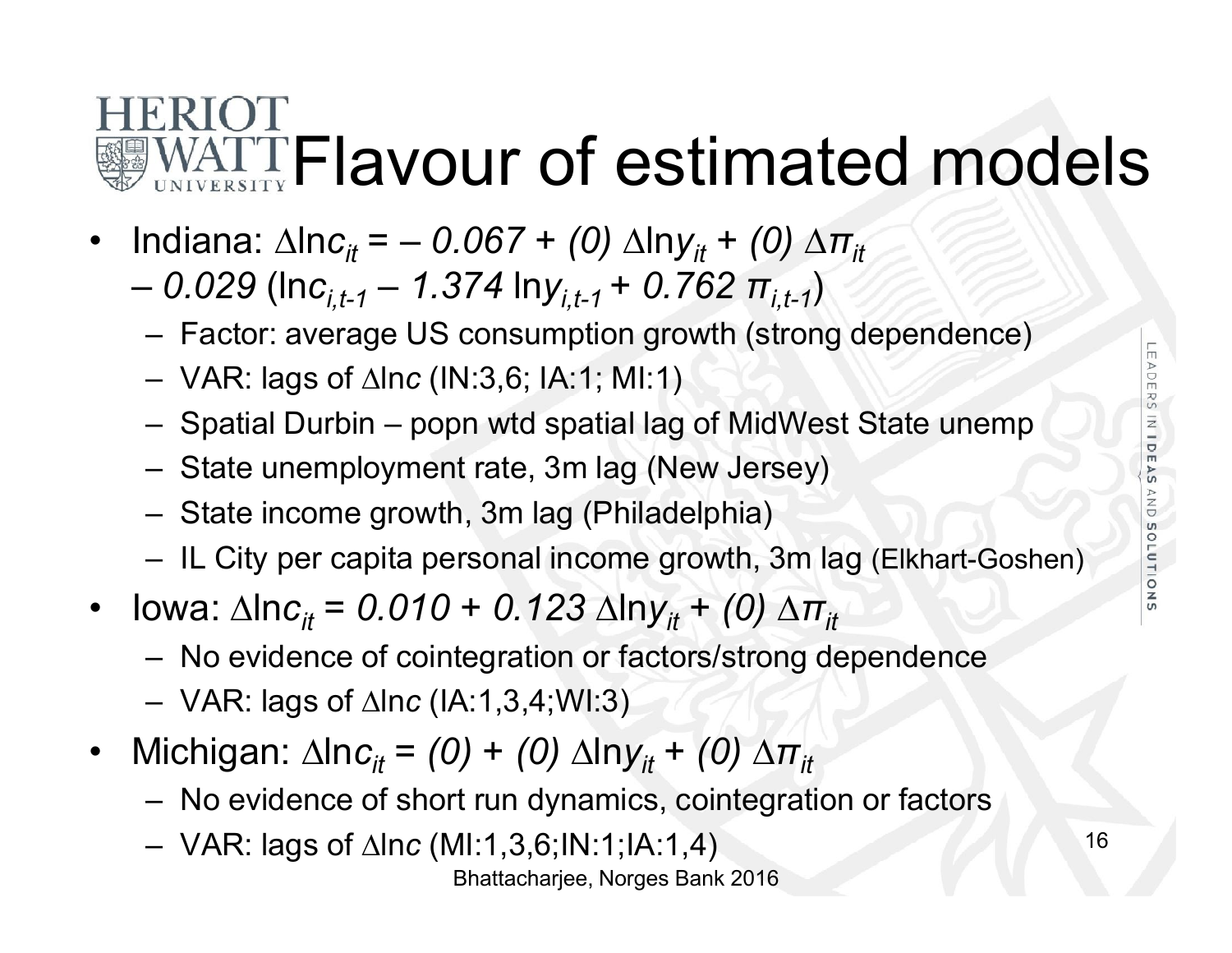# Further thoughts/ work

- The estimated model can be viewed as a structural spatial-Durbin model (LeSage & Pace, 2009).
- However, if there were contemporaneous spillovers between the states, then it can only be interpreted as a reduced form.
- What happens if we can allow for contemporaneous structural (spatial) linkages between the states; see Hewings & Parr (2007) & Chung & Hewings (2015).
- This would require causal identification assumptions such as DAGs.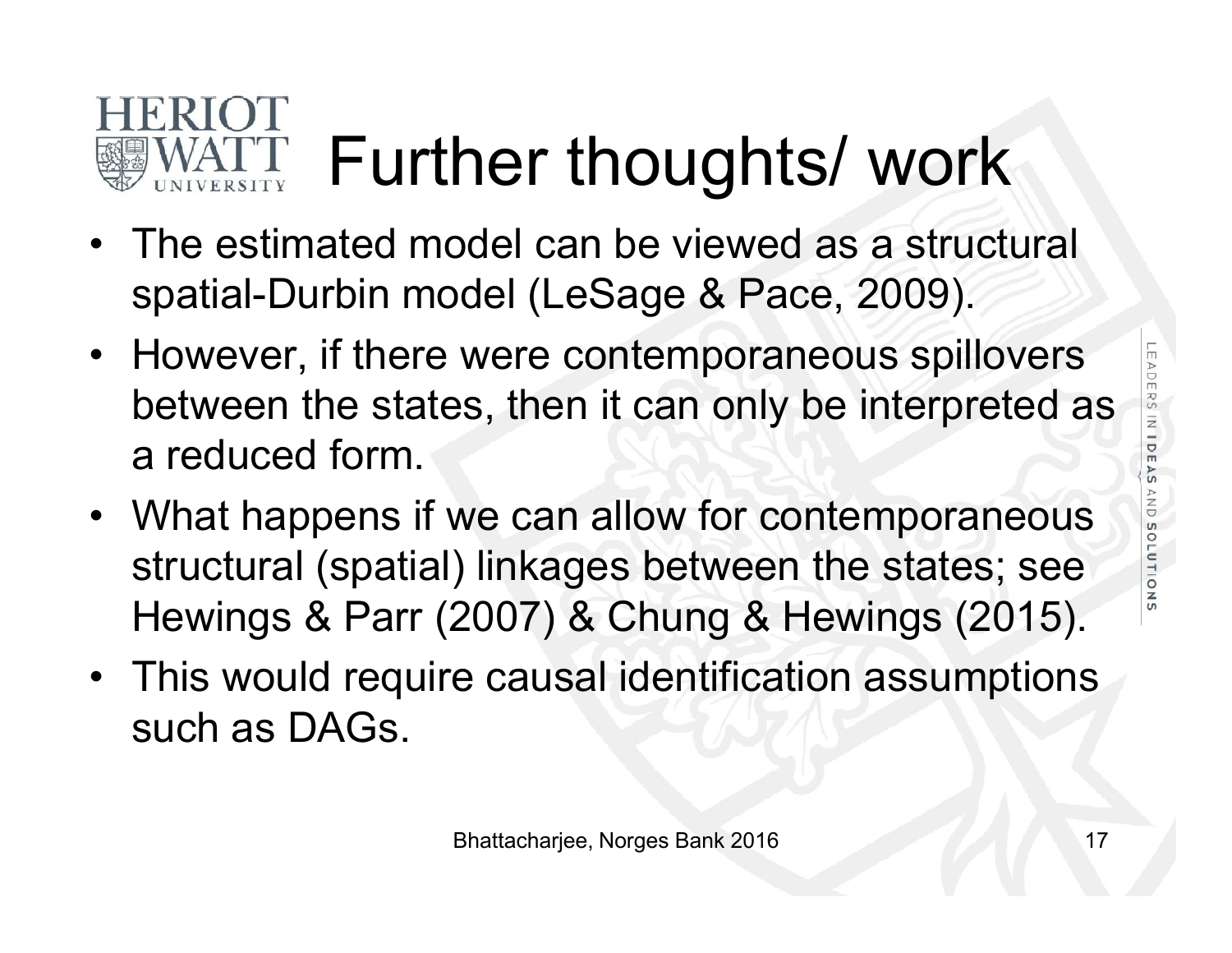#### Further thoughts/ work UNIVERSITY

- Work in progress:
	- Our reduced form provides a way to infer on the recursive causal structure; see Basak, Bhattacharjee & Das (2017).
	- Potentially, this can be taken to more elaborate causal graphical models as in Chung and Hewings (2015).
	- Once this is done, one can potentially build an SVAR model along the above lines.
- Summary
	- Developing structural VAR/VECMs in BIG data situations is not straightforward.
	- Using well specified structural economic model as the base, improved predictions and structural interpretation can be achieved
	- Then, model selection methods IIS/LASSO can be useful. Bhattacharjee, Norges Bank 2016 18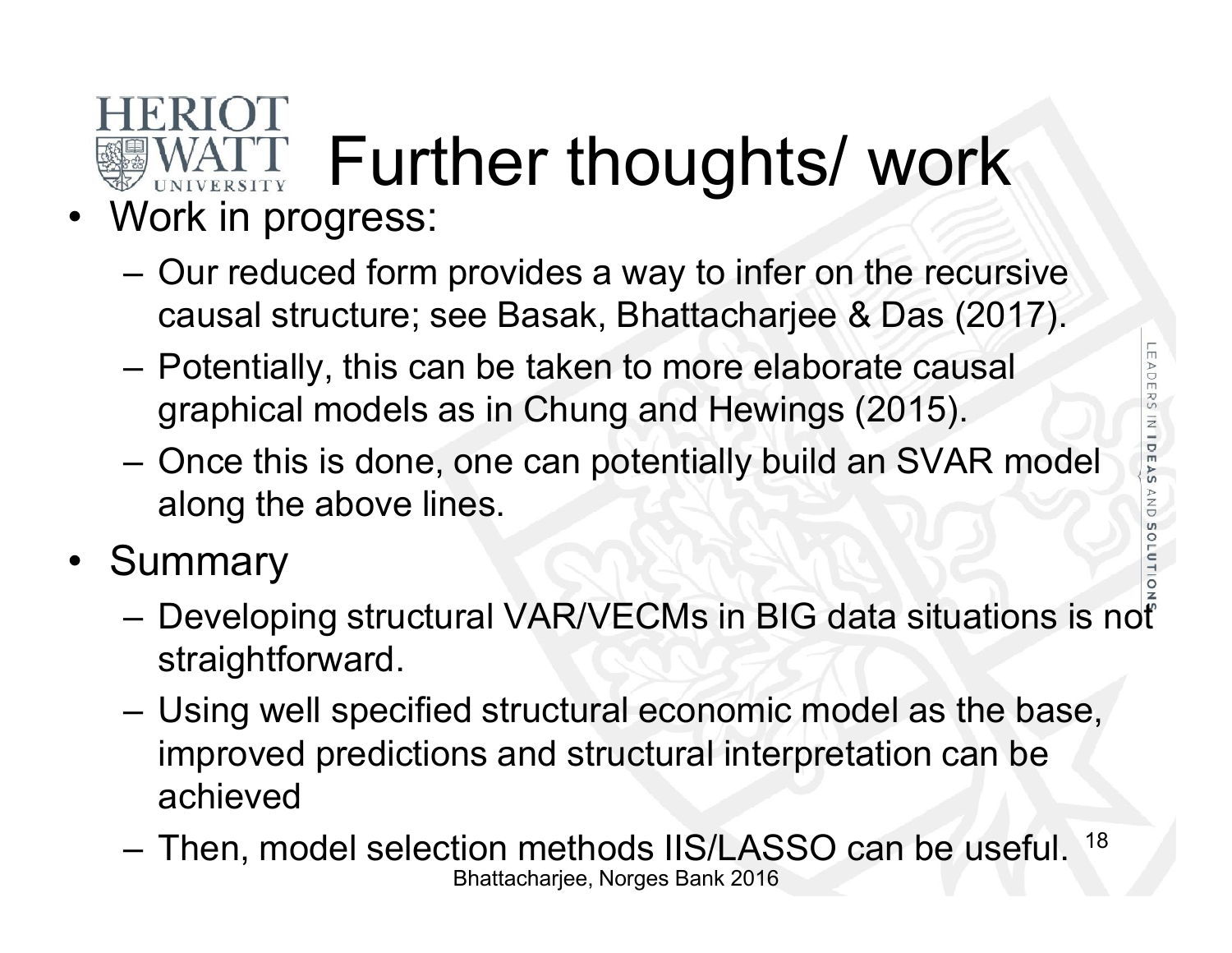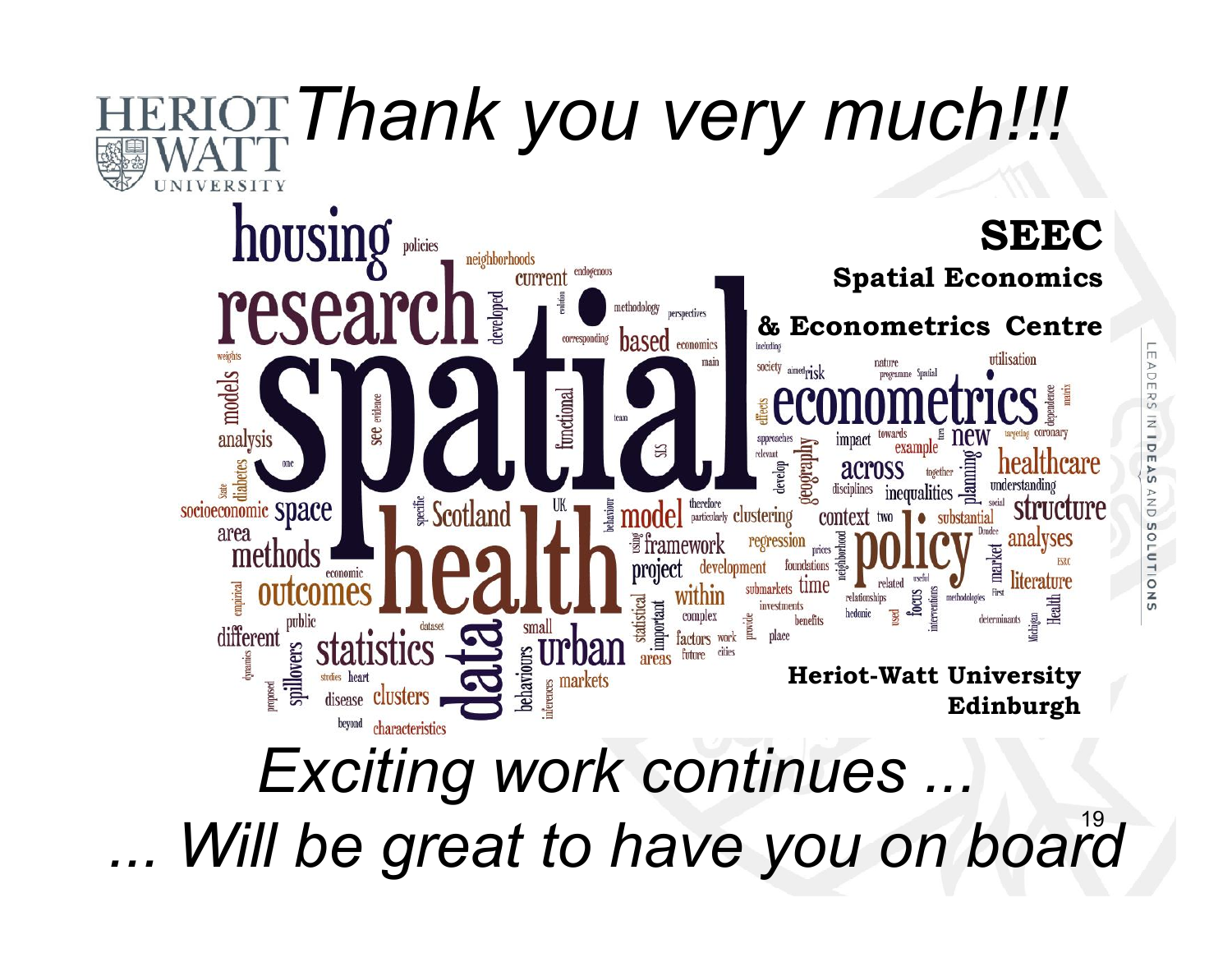| Dep.var.: $\Delta$ ln $C_t$                              | <b>Panel VECM</b>                                                                                                                  | <b>HD VECM (Lasso)</b>                                              | <b>HD VECM (IIS)</b>                                                         |
|----------------------------------------------------------|------------------------------------------------------------------------------------------------------------------------------------|---------------------------------------------------------------------|------------------------------------------------------------------------------|
| $(p$ -values in parentheses)                             |                                                                                                                                    |                                                                     |                                                                              |
| Short run dynamics                                       | $0.1261 \Delta \ln Y_t$ (0.000)                                                                                                    | $0.0601\Delta \ln Y_t$<br>(0.127)                                   | $0.1328 \Delta \ln Y_t$ (0.000)                                              |
|                                                          | $+0.0131\Delta\pi$<br>(0.412)                                                                                                      | $-0.0016 \Delta \pi_t$ <sub>(0.932)</sub>                           | $+0.0008\Delta\pi$<br>(0.961)                                                |
| <b>ECM</b> Partial adjustment                            | $-0.0005$<br>(0.683)                                                                                                               | $-0.0007$<br>(0.664)                                                | $(\ln C - 1.419 \ln Y + 1.292 \pi)$<br>$-0.0148$<br>(0.000)                  |
| Factor – US consumption                                  | $+0.0037$<br>(0.000)                                                                                                               | $+0.0039$<br>(0.000)                                                | $+0.0051$<br>(0.000)                                                         |
| State-level consumption                                  | Illinois $(1, 3, 4, 6, 7,$                                                                                                         | Illinois $(1, 3, 4)$ ;                                              | Illinois $(1, 3, 4, 6)$ ;                                                    |
| (monthly lags)                                           | 8, 9, 11, 12); Indiana<br>$(1, 2, 4, 5, 6, 7)$ ; Iowa<br>(1, 2, 4, 5, 6, 7);<br>Michigan $(1, 2, 4, 5)$ ;<br>Wisconsin $(1, 4, 5)$ | Indiana $(-)$ ; Iowa<br>$(1)$ ; Michigan $(-)$ ;<br>Wisconsin $(-)$ | Indiana $(1, 4)$ ; Iowa $(1)$ ;<br>Michigan $(1, 2, 6)$ ;<br>Wisconsin $(1)$ |
| State-level income growth,                               |                                                                                                                                    | $MD: +0.0998$<br>(0.002)                                            | $HI: + 0.0771$<br>(0.001)                                                    |
| 3 month lag                                              |                                                                                                                                    |                                                                     | $WA: + 0.1284$<br>(0.000)                                                    |
| State-level population                                   |                                                                                                                                    |                                                                     | $MO: +2.2620$<br>(0.000)                                                     |
| growth, 3 month lag                                      |                                                                                                                                    |                                                                     | $NE: -1.6200$<br>(0.001)                                                     |
| Popn.wtd. spatial lag:                                   |                                                                                                                                    |                                                                     | $+$ 0.0007 $W\!u_{\hskip.4pt t}$                                             |
| MidWest state unemp.rate                                 |                                                                                                                                    |                                                                     |                                                                              |
| IL county-level income                                   |                                                                                                                                    | Clinton: $+0.1147$<br>(0.007)                                       | Washington: $+0.1049$ ;<br>(0.000)                                           |
| growth, 3 month lag                                      |                                                                                                                                    |                                                                     | McHenry: $+0.2393$ ;<br>(0.000)                                              |
|                                                          |                                                                                                                                    |                                                                     | Adams: $+0.2314$ ;<br>(0.002)                                                |
|                                                          |                                                                                                                                    |                                                                     | Rock Island: $-0.3949$ ;<br>(0.000)                                          |
|                                                          |                                                                                                                                    |                                                                     | Cumberland: $-0.0740$<br>(0.003)                                             |
| City per capita personal                                 |                                                                                                                                    | Davenport-Molin-                                                    |                                                                              |
| income growth, 3 month lag                               |                                                                                                                                    | Rock Island (IL-IA):<br>$-0.0170$<br>(0.003)                        |                                                                              |
| Intercept                                                | 0.0063<br>(0.017)                                                                                                                  | 0.0055<br>(0.096)                                                   | $-0.0395$<br>(0.000)                                                         |
| In-sample $\overline{R}^2$ , RMSE<br>$(1976m2 - 2015m3)$ | 0.6596, 0.00160                                                                                                                    | 0.4748, 0.00199                                                     | 0.6334, 0.00166                                                              |
| Out-of-sample RMSE<br>$(2015m4 - 2016m4)$                | 0.001054                                                                                                                           | 0.001222                                                            | 0.001028                                                                     |

**Table 1: Estimates of High Dimensional Vector Error Correction Model (Illinois)**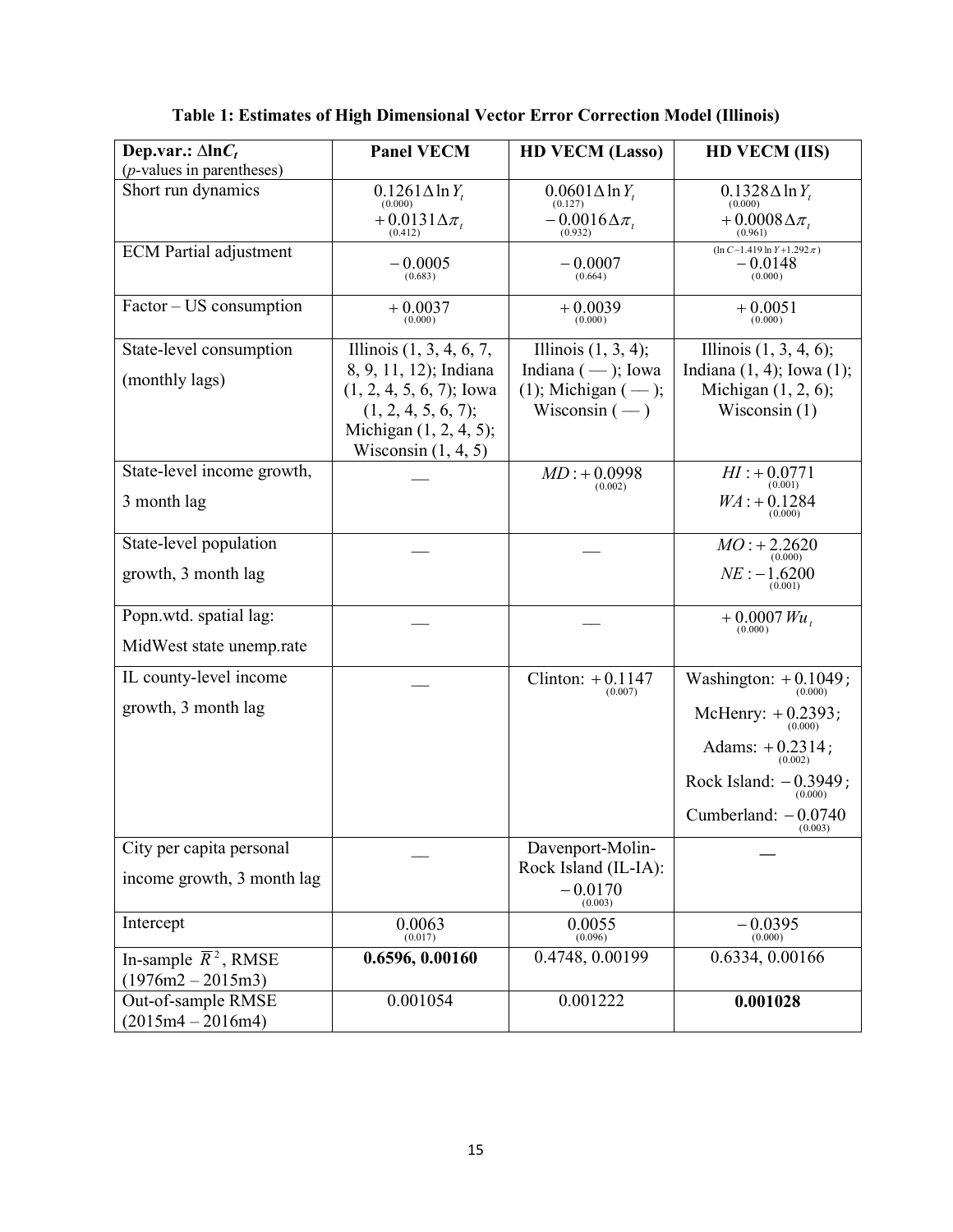| Dep.var.: $\Delta$ ln $C_t$               | <b>Panel VECM</b>                                          | <b>HD VECM (Lasso)</b>                  | <b>HD VECM (IIS)</b>                                                                           |
|-------------------------------------------|------------------------------------------------------------|-----------------------------------------|------------------------------------------------------------------------------------------------|
| $(p$ -values in parentheses)              |                                                            |                                         |                                                                                                |
| Short run dynamics                        | $0.0514 \Delta \ln Y_t$<br>(0.090)                         | $-0.0260 \Delta \ln Y$ ,<br>(0.386)     | $-0.0505 \Delta \ln Y_t$<br>(0.090)                                                            |
|                                           | $+ \, 0.0039 \, \Delta \pi_{t}$<br>(0.870)                 | $-0.0113\Delta\pi_t$<br>(0.660)         | $-0.0074 \Delta \pi_t$ <sub>(0.770)</sub>                                                      |
| <b>ECM</b> Partial adjustment             | $-0.0002$<br>(0.924)                                       | $-0.0012$<br>(0.511)                    | $(\ln C - 1.374 \ln Y + 0.762 \pi)$<br>$\displaystyle -0.0292\atop\scriptscriptstyle (0.000)}$ |
| Factor - US consumption                   | $+0.0053$<br>(0.000)                                       | $+0.0084$<br>(0.000)                    | $+0.0102$<br>(0.000)                                                                           |
| State-level consumption                   | Indiana $(1 – 13)$ ;                                       | Indiana (3); Illinois                   | Indiana $(3, 6)$ ; Illinois                                                                    |
| (monthly lags)                            | Illinois $(1, 2, 4, 5, 7)$ ;<br>Iowa $(1, 2, 4, 5, 6, 7);$ | $(-);$ Iowa (1);<br>Michigan $(1, 6)$ ; | $(-);$ Iowa (1);<br>Michigan $(1)$ ;                                                           |
|                                           | Michigan $(1-6)$ ;<br>Wisconsin $(1, 5, 7)$                | Wisconsin $(-)$                         | Wisconsin $(-)$                                                                                |
| State-level income growth,                |                                                            | $DE: +0.1519$<br>(0.000)                | $PA: +0.2579$<br>(0.000)                                                                       |
| 3 month lag                               |                                                            |                                         |                                                                                                |
| State-level population                    |                                                            | $MN: +0.5010$<br>(0.059)                |                                                                                                |
| growth, 3 month lag                       |                                                            |                                         |                                                                                                |
| State-level unemployment                  |                                                            | $DC: +0.0003$<br>(0.002)                | $NJ: -0.0005$<br>(0.001)                                                                       |
| rate, 3 month lag                         |                                                            |                                         |                                                                                                |
| Popn.wtd. spatial lag:                    |                                                            |                                         | $+ \underbrace{0.0021}_{(0.000)} Wu_t$                                                         |
| MidWest state unemp.rate                  |                                                            |                                         |                                                                                                |
| IN county-level income                    |                                                            | Elkhart: $+0.2155$<br>(0.001)           |                                                                                                |
| growth, 3 month lag                       |                                                            |                                         |                                                                                                |
| City per capita personal                  |                                                            |                                         | Elkhart-Goshen (IN):                                                                           |
| income growth, 3 month lag                |                                                            |                                         | $+0.0289$<br>(0.000)                                                                           |
| Intercept                                 | 0.0079<br>(0.009)                                          | $-0.0045$<br>(0.292)                    | $-0.0678$<br>(0.000)                                                                           |
| In-sample $\overline{R}^2$ , RMSE         | 0.6180, 0.00245                                            | 0.4840, 0.00284                         | 0.5033, 0.00279                                                                                |
| $(1976m2 - 2015m3)$                       |                                                            |                                         |                                                                                                |
| Out-of-sample RMSE<br>$(2015m4 - 2016m4)$ | 0.000806                                                   | 0.001622                                | 0.001020                                                                                       |

**Table 2: Estimates of High Dimensional Vector Error Correction Model (Indiana)**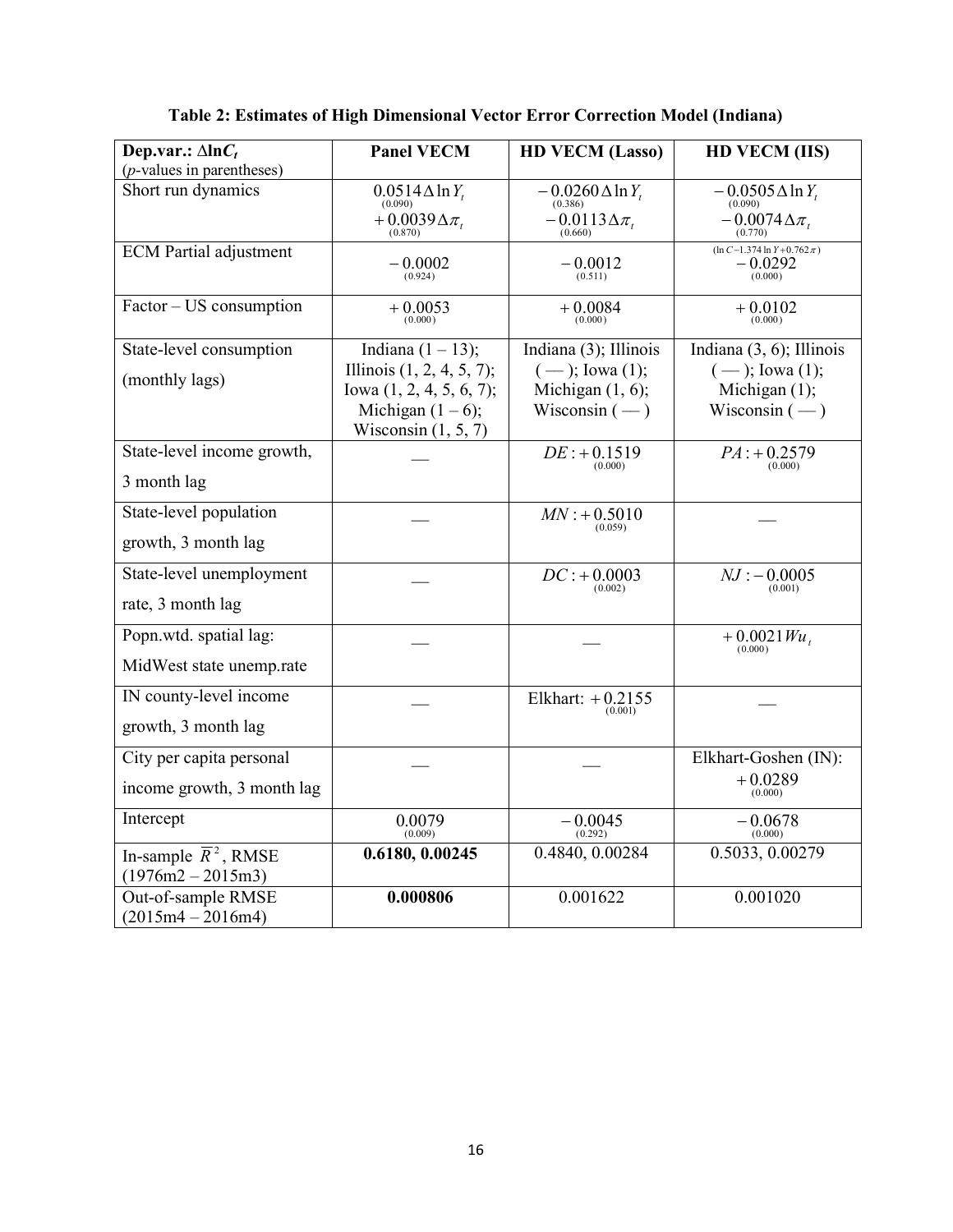| Dep.var.: $\Delta$ ln $C_t$                              | <b>Panel VECM</b>                                                                                                  | <b>HD VECM (Lasso)</b>                                                                   | <b>HD VECM (IIS)</b>                                                                         |
|----------------------------------------------------------|--------------------------------------------------------------------------------------------------------------------|------------------------------------------------------------------------------------------|----------------------------------------------------------------------------------------------|
| $(p$ -values in parentheses)                             |                                                                                                                    |                                                                                          |                                                                                              |
| Short run dynamics                                       | $0.0835 \Delta \ln Y_t$<br>(0.007)<br>$+0.0065 \Delta \pi$<br>(0.817)                                              | $0.0994 \Delta \ln Y_t$<br>(0.002)<br>$-0.0282 \Delta \pi$<br>(0.199)                    | $0.1226 \Delta \ln Y_t$<br>(0.000)<br>$-0.0380\Delta\pi$<br>(0.124)                          |
| <b>ECM</b> Partial adjustment                            | $-0.0004$<br>(0.825)                                                                                               | $(\ln C - 0.699 \ln Y + 3.022 \pi)$<br>$-0.0042$<br>(0.028)                              | $(\ln C - 0.461 \ln Y + 7.154 \pi)$<br>$-0.0034$<br>(0.067)                                  |
| Factor – US consumption                                  | $+0.0024$<br>(0.013)                                                                                               | $+0.0028$<br>(0.007)                                                                     |                                                                                              |
| Factor – US urban inflation                              | $-0.0009$<br>(0.024)                                                                                               |                                                                                          |                                                                                              |
| State-level consumption<br>(monthly lags)                | Iowa $(1, 2, 3, 4, 6,$<br>13); Illinois $(4)$ ;<br>Indiana $(1, 2, 3)$ ;<br>Michigan $(2, 5)$ ;<br>Wisconsin $(4)$ | Iowa $(1, 3)$ ; Illinois<br>$(-);$ Indiana $(-);$<br>Michigan $(-)$ ;<br>Wisconsin $(6)$ | Iowa $(1, 3, 4)$ ; Illinois<br>$(-)$ ; Indiana $(-)$ ;<br>Michigan $(-);$<br>Wisconsin $(3)$ |
| State-level income growth,<br>3 month lag                |                                                                                                                    | $MD: +0.1256$<br>(0.001)                                                                 |                                                                                              |
| City per capita personal<br>income growth, 3 month lag   |                                                                                                                    | Waterloo-Cedar<br>Falls (IA): $-0.0182$<br>(0.003)                                       |                                                                                              |
| Intercept                                                | 0.0050<br>(0.052)                                                                                                  | $+0.0075$<br>(0.006)                                                                     | $+0.0096$<br>(0.001)                                                                         |
| In-sample $\overline{R}^2$ , RMSE<br>$(1976m2 - 2015m3)$ | 0.5565, 0.00220                                                                                                    | 0.4433, 0.00246                                                                          | 0.3696, 0.00277                                                                              |
| Out-of-sample RMSE<br>$(2015m4 - 2016m4)$                | 0.001858                                                                                                           | 0.001829                                                                                 | 0.001765                                                                                     |

**Table 3: Estimates of High Dimensional Vector Error Correction Model (Iowa)**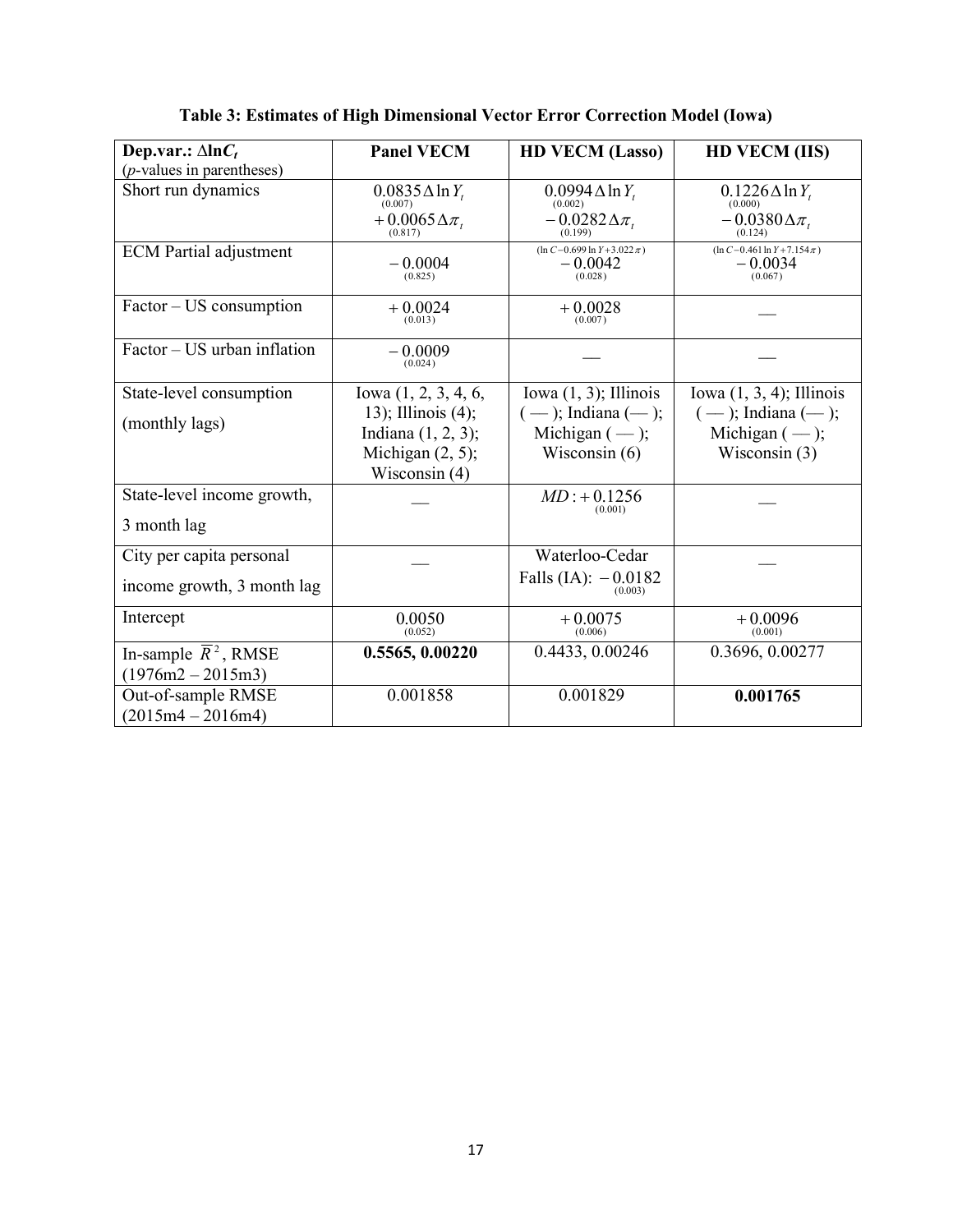| Dep.var.: $\Delta$ ln $C_t$       | <b>Panel VECM</b>                                 | <b>HD VECM</b> (Lasso)                  | <b>HD VECM (IIS)</b>                                        |
|-----------------------------------|---------------------------------------------------|-----------------------------------------|-------------------------------------------------------------|
| $(p$ -values in parentheses)      |                                                   |                                         |                                                             |
| Short run dynamics                | $0.0935 \Delta \ln Y_t$ (0.030)                   | $-0.0501 \Delta \ln Y_t$ (0.250)        | $0.0056 \Delta \ln Y_t$ (0.891)                             |
|                                   | $-0.0025 \Delta \pi$<br>(0.362)                   | + $0.0225 \Delta \pi_t$<br>(0.704)      | + $0.0180 \Delta \pi_t$<br>(0.754)                          |
| <b>ECM</b> Partial adjustment     | $+0.0004$<br>(0.908)                              | $-0.0003$<br>(0.924)                    | $(\ln C - 0.689 \ln Y + 7.267 \pi)$<br>$-0.0045$<br>(0.065) |
| Factor – US consumption           | $+0.0097$<br>(0.006)                              | $+0.0064$<br>(0.101)                    |                                                             |
| Factor - US urban inflation       |                                                   |                                         |                                                             |
| State-level consumption           | Michigan (1, 3, 4, 6,                             | Michigan $(1, 3, 6)$ ;                  | Michigan $(1, 3, 6)$ ;                                      |
| (monthly lags)                    | 8, 9, 12); Illinois (1);<br>Indiana $(1, 2, 4)$ ; | Illinois $(-);$<br>Indiana $(-)$ ; Iowa | Illinois $(-)$ ; Indiana<br>$(1)$ ; Iowa $(1, 4)$ ;         |
|                                   | Iowa $(1, 2, 4)$ ;<br>Wisconsin $(-)$             | $(1)$ ; Wisconsin $(-)$                 | Wisconsin $(-)$                                             |
| State-level income growth,        |                                                   | $VA: + 0.3381$<br>(0.022)               |                                                             |
| 3 month lag                       |                                                   | $VT: +0.2903$<br>(0.005)                |                                                             |
| Intercept                         | 0.0144<br>(0.074)                                 | $+0.0063$<br>(0.480)                    | $+0.0080$<br>(0.348)                                        |
| In-sample $\overline{R}^2$ , RMSE | 0.6121, 0.00709                                   | 0.5067, 0.00804                         | 0.5328, 0.00783                                             |
| $(1976m2 - 2015m3)$               |                                                   |                                         |                                                             |
| Out-of-sample RMSE                | 0.002663                                          | 0.002736                                | 0.002639                                                    |
| $(2015m4 - 2016m4)$               |                                                   |                                         |                                                             |

**Table 4: Estimates of High Dimensional Vector Error Correction Model (Michigan)**